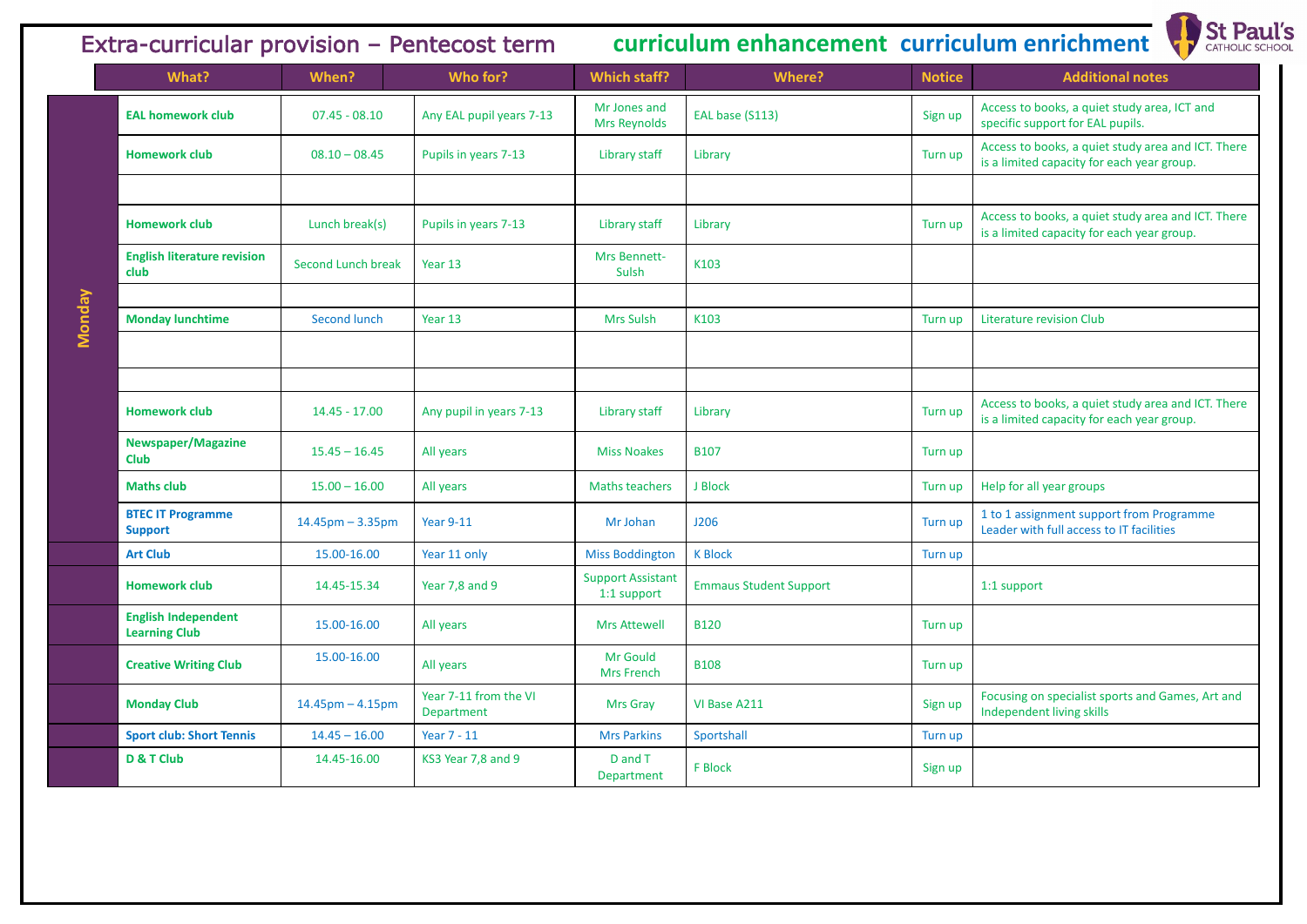Access to books, a quiet study area, ICT and specific support for EAL pupils.

**Access to books, a quiet study area and ICT. There** s a limited capacity for each year group.

**Access to books, a quiet study area and ICT. There** s a limited capacity for each year group.

**Access to books, a quiet study area and ICT. There** s a limited capacity for each year group.

| Extra-curricular provision - Pentecost term |                           |                 | curriculum enhancement curriculum enrichment |                                         |                               |                           |                                                                               |
|---------------------------------------------|---------------------------|-----------------|----------------------------------------------|-----------------------------------------|-------------------------------|---------------------------|-------------------------------------------------------------------------------|
|                                             | What?                     | When?           | Who for?                                     | Which staff?                            | <b>Where?</b>                 | <b>Notice</b>             | <b>Additional notes</b>                                                       |
|                                             | <b>EAL homework club</b>  | $07.45 - 08.10$ | Any EAL pupil years 7-13                     | Mr Jones and Mrs<br>Reynolds            | EAL base (S113)               | Sign up                   | Access to books, a quiet study area,<br>specific support for EAL pupils.      |
|                                             |                           |                 |                                              |                                         |                               |                           |                                                                               |
|                                             | <b>Homework club</b>      | $08.10 - 08.45$ | Pupils in years 7-13                         | Library staff                           | Library                       |                           | Access to books, a quiet study area<br>is a limited capacity for each year gr |
|                                             | <b>Homework club</b>      | Lunch break(s)  | Pupils in years 7-13                         | Library staff                           | Library                       | Turn up                   | Access to books, a quiet study area<br>is a limited capacity for each year go |
| Tuesday                                     | <b>Homework club</b>      | $15.35 - 17.30$ | Any pupil in years 7-13                      | Library staff                           | Library                       | Turn up                   | Access to books, a quiet study area<br>is a limited capacity for each year go |
|                                             |                           |                 |                                              |                                         |                               |                           |                                                                               |
|                                             | <b>Junior film makers</b> | $15.35 - 16.20$ | <b>Year 7-13</b>                             | <b>External teacher</b>                 | <b>B114</b>                   | Signed<br>up/paid<br>for  | starting on Tuesday 26 April                                                  |
|                                             | <b>Dance club</b>         | $15.35 - 16.20$ | <b>Year 7-13</b>                             | <b>External teacher</b>                 | <b>Dance Studio</b>           | Signed<br>up/ paid<br>for | starting on Tuesday 26 April                                                  |
|                                             | <b>Homework club</b>      | $15.35 - 17.30$ | Any pupil in years 7-13                      | Library staff                           | Library                       | Turn up                   | Access to books, a quiet study area<br>is a limited capacity for each year go |
|                                             | <b>Homework club</b>      | $15.35 - 16.30$ | Year 7,8 and 9                               | <b>Support Assistant</b><br>1:1 support | <b>Emmaus Student Support</b> |                           | 1:1 support                                                                   |
|                                             | <b>Chess club</b>         | 15.35-16.45     | <b>Year 7-13</b>                             | Evie MC Carthy-<br>Gould                | A111                          | Turn up                   |                                                                               |

# **Extra-currichment**



Access to books, a quiet study area and ICT. There s a limited capacity for each year group.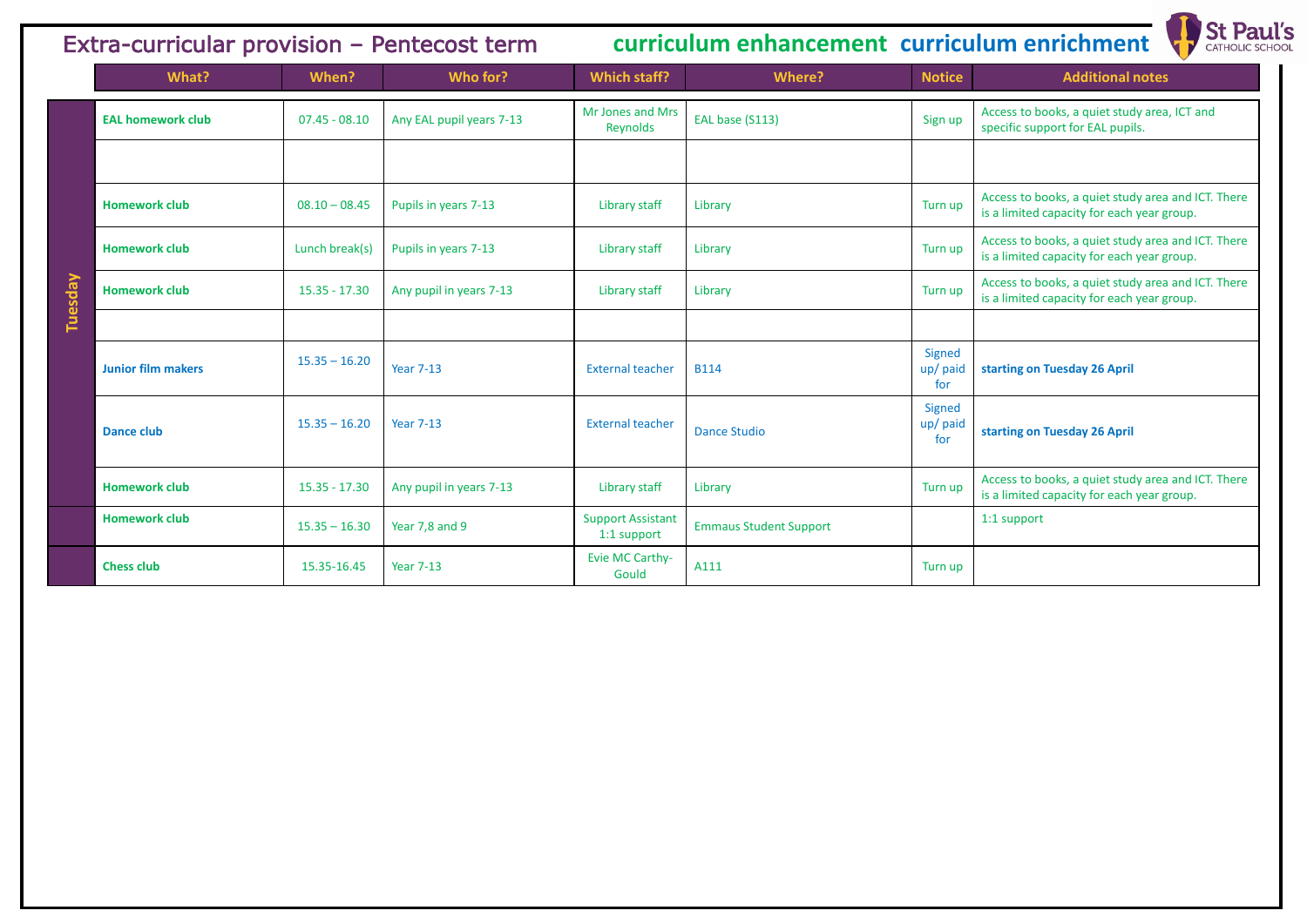| Extra-curricular provision - Pentecost term |                                   |                 | curriculum enhancement curriculum enrichment |                                               |                               |               |                                                                               |
|---------------------------------------------|-----------------------------------|-----------------|----------------------------------------------|-----------------------------------------------|-------------------------------|---------------|-------------------------------------------------------------------------------|
|                                             | What?                             | When?           | Who for?                                     | Which staff?                                  | <b>Where?</b>                 | <b>Notice</b> | <b>Additional notes</b>                                                       |
|                                             | <b>EAL homework club</b>          | $07.45 - 08.10$ | Any EAL pupil years 7-13                     | Mr Jones and Mrs<br>Reynolds                  | EAL base (S113)               | Sign up       | Access to books, a quiet study area,<br>specific support for EAL pupils.      |
|                                             | <b>Homework club</b>              | $08.10 - 08.45$ | Pupils in years 7-13                         | Library staff                                 | Library                       | Turn up       | Access to books, a quiet study area<br>is a limited capacity for each year gr |
|                                             | <b>Homework club</b>              | Lunch break(s)  | Pupils in years 7-13                         | Library staff                                 | Library                       | Turn up       | Access to books, a quiet study area<br>is a limited capacity for each year gr |
| Wednesday                                   | <b>Homework club</b>              | $15.35 - 17.30$ | Any pupil in years 7-13                      | Library staff                                 | Library                       | Turn up       | Access to books, a quiet study area<br>is a limited capacity for each year gr |
|                                             | <b>Sport club: Athletics</b>      | $15.35 - 16.30$ | All year groups                              | Mr Coates, Mr Cooke,<br>Mr Winter, Miss Patel | Field                         | Turn up       |                                                                               |
|                                             | <b>Music: orchestra</b>           | $15.35 - 16.30$ | All pupils                                   | <b>Mrs Andrews</b>                            | E106                          | Turn up       |                                                                               |
|                                             | <b>Homework club</b>              | $15.35 - 16.30$ | Year 7,8 and 9                               | <b>Support Assistant</b><br>1:1 support       | <b>Emmaus Student Support</b> |               | 1:1 support                                                                   |
|                                             | <b>Physics Club</b>               | $15.45 - 16.45$ | KS3 and KS4                                  | <b>Ms Lawson</b>                              | K101                          | Turn up       | First and last Wednesday of each ha                                           |
|                                             | <b>Reading club</b>               | $15.45 - 16.45$ | KS3 and KS4                                  | Mrs French<br><b>Miss Williams</b>            | <b>School library</b>         | Turn up       |                                                                               |
|                                             | <b>Debating</b>                   | 15.35-16.50     | KS4 and KS5                                  | Mr Barringham                                 | A110                          | Turn up       |                                                                               |
|                                             | D & T Club<br>Year 11 NEA support | 15.35-16.45     | Pupils in years 11                           | <b>Miss Goodman</b>                           | G106                          | Sign up       | Year 11 NEA support                                                           |
|                                             | D & T Club (KS4)                  | 15.35-16.45     | Cooking club                                 | Mr Reynolds                                   | F114                          | Sign up       |                                                                               |
|                                             | D & T Club (KS4)                  | 15.35-16.45     | <b>Fashion Upcycling</b>                     | <b>Mrs Martin</b>                             | F104                          | Sign up       |                                                                               |
|                                             | D & T Club (KS4)                  | 15.35-16.45     | <b>3D CAD</b>                                | Mr McCarthy                                   | G112                          | Sign up       |                                                                               |
|                                             | D & T Club (KS4)                  | 15.35-16.45     | <b>Practical Engineering</b>                 | Mr Elliott                                    | G109                          | Sign up       |                                                                               |
|                                             | D & T Club (KS4)                  | 15.35-16.45     | Deign Ventura                                | <b>Mrs Dodd</b>                               | G102                          | Sign up       |                                                                               |
|                                             | D & T Club (KS4)                  | 15.35-16.45     | <b>Interior Design</b>                       | <b>Miss Fullelove</b>                         | F109                          | Sign up       |                                                                               |
|                                             | <b>Sociology Club</b>             | 15.45-16.45pm   | Year 11                                      | Mr Knight                                     | S103                          | Sign up       | Support in Sociology, providing a qu                                          |
|                                             | <b>Poetry Club</b>                | 15.45-16.45     | All years                                    | <b>Miss Campbell-Drew</b>                     | <b>B120</b>                   | Turn up       |                                                                               |

# **Extra-currichment**



Access to books, a quiet study area, ICT and pecific support for EAL pupils.

**Access to books, a quiet study area and ICT. There** s a limited capacity for each year group.

**Access to books, a quiet study area and ICT. There** s a limited capacity for each year group.

Access to books, a quiet study area and ICT. There s a limited capacity for each year group.

**Physics and last Wednesday of each half term** 

upport in Sociology, providing a quiet study place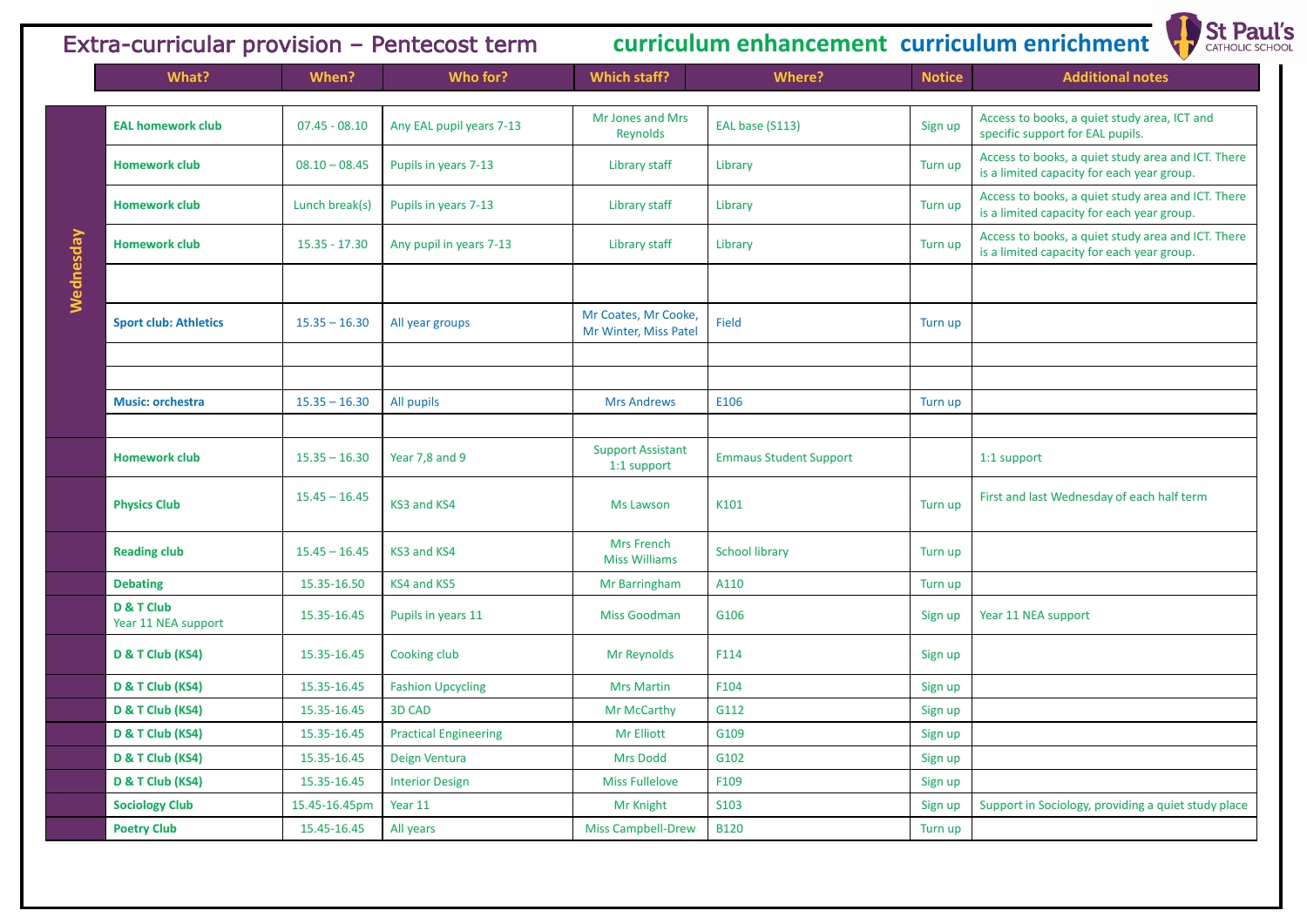|          | What?                                             | When?           | Who for?                 | Which staff?                                 | <b>Where?</b>   | Sign up or<br>turn up? | <b>Additional notes</b>                                                                             |
|----------|---------------------------------------------------|-----------------|--------------------------|----------------------------------------------|-----------------|------------------------|-----------------------------------------------------------------------------------------------------|
|          | <b>EAL homework club</b>                          | $07.45 - 08.10$ | Any EAL pupil years 7-13 | Mr Jones and Mrs<br>Reynolds                 | EAL base (S113) | Sign up                | Access to books, a quiet study area, ICT and<br>specific support for EAL pupils.                    |
|          | <b>Homework club</b>                              | $08.10 - 08.45$ | Pupils in years 7-13     | Library staff                                | Library         | Turn up                | Access to books, a quiet study area and ICT.<br>There is a limited capacity for each year<br>group. |
|          | <b>Homework club</b>                              | Lunch break(s)  | Pupils in years 7-13     | <b>Library staff</b>                         | Library         | Turn up                | Access to books, a quiet study area and ICT.<br>There is a limited capacity for each year<br>group. |
| Thursday | <b>Homework club</b>                              | $15.35 - 17.30$ | Any pupil in years 7-13  | Library staff                                | Library         | Turn up                | Access to books, a quiet study area and ICT.<br>There is a limited capacity for each year<br>group. |
|          | <b>Sport club: Rounders and</b><br><b>Cricket</b> | $15.35 - 16.50$ | <b>Year 7 - 11</b>       | Mrs Lloyd, Mrs<br>Donaldson, Miss<br>Jeffrey | Field           | Turn up                |                                                                                                     |
|          | <b>Newspaper/Magazine Club</b>                    | $15.45 - 16.45$ | All years                | <b>Miss Noakes</b>                           | <b>B107</b>     | Turn up                |                                                                                                     |
| Thursday | <b>BSL Club</b>                                   | 15.35-16.50     | <b>Year 7-11</b>         | <b>Bryan Whalley</b>                         | A Block         | Sign up                |                                                                                                     |
|          |                                                   |                 |                          |                                              |                 |                        |                                                                                                     |

| $\mathop{\sf sign}$ up or<br>turn up? | <b>Additional notes</b>                                                                             |
|---------------------------------------|-----------------------------------------------------------------------------------------------------|
| Sign up                               | Access to books, a quiet study area, ICT and<br>specific support for EAL pupils.                    |
|                                       |                                                                                                     |
| Turn up                               | Access to books, a quiet study area and ICT.<br>There is a limited capacity for each year<br>group. |
| Turn up                               | Access to books, a quiet study area and ICT.<br>There is a limited capacity for each year<br>group. |
| Turn up                               | Access to books, a quiet study area and ICT.<br>There is a limited capacity for each year<br>group. |
|                                       |                                                                                                     |

# Extra-curricular provision – Pentecost term **curriculum enhancement curriculum enrichment**

## **Additional Music clubs:** *Tech Team* **and** *Choir*

These clubs will not run weekly. Speak with a music teacher to be added onto the list for these clubs so you can be notified of the times when they run.